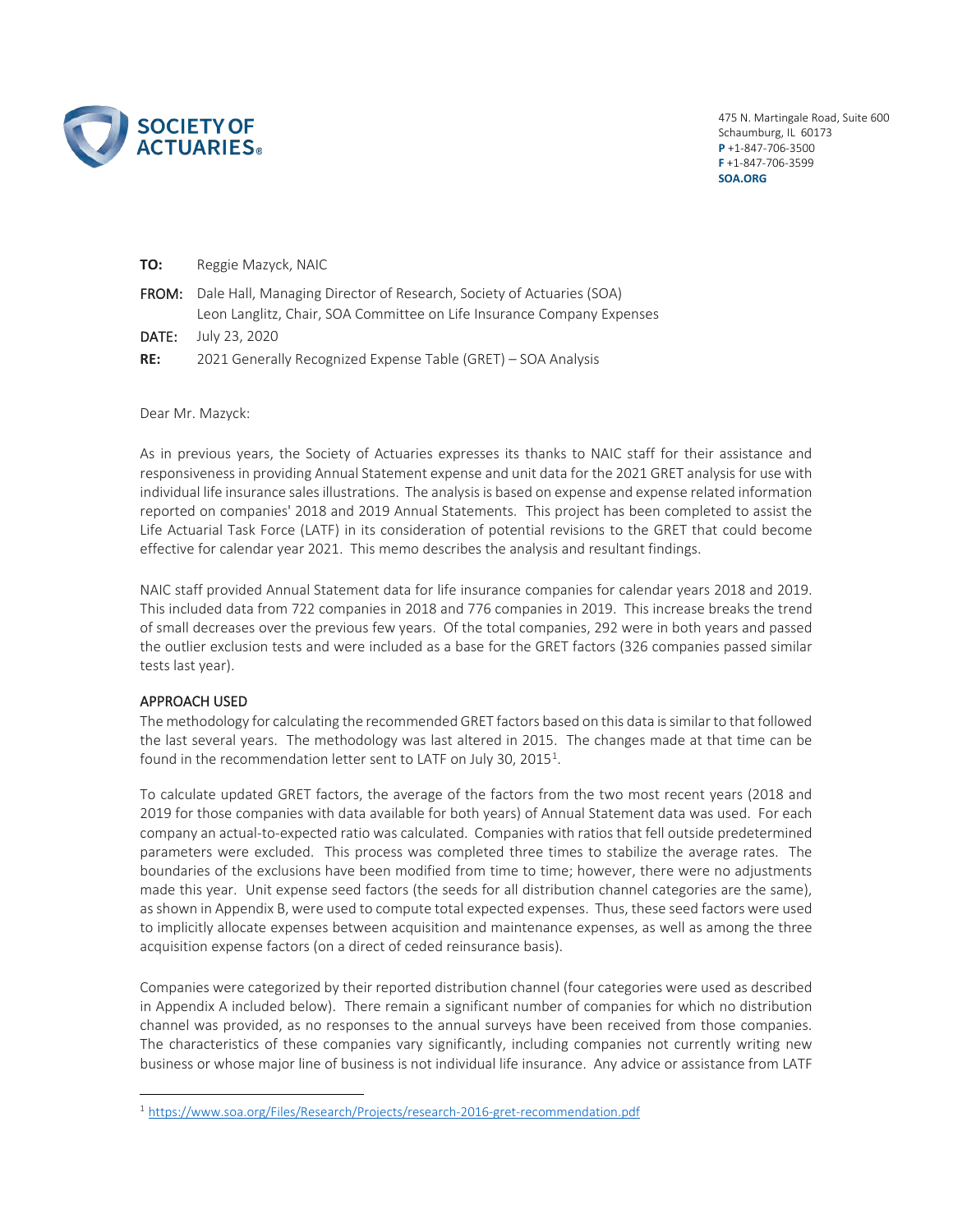

in future years to increase the response rate to the surveys of companies that submit Annual Statements in order to reduce the number of companies in the "Other" category would be most welcomed. The intention is to continue surveying the companies in future years to enable enhancement of this multiple distribution channel information.

Companies were excluded from the analysis if (1) their actual to expected ratios were considered outliers, often due to low business volume, (2) the average first year and single premium per policy were more than \$40,000, (3) they are known reinsurance companies or (4) their data were not included in both years of the data supplied by the NAIC. To derive the overall GRET factors, the unweighted average of the remaining companies' actual-to-expected ratios for each respective category was calculated. The resulting factors were rounded, as shown in Table 1.

# THE RECOMMENDATION

The above methodology results in the proposed 2021 GRET values shown in Table 1. To facilitate comparisons, the current 2020 GRET factors are shown in Table 2. Further characteristics of the type of companies represented in each category are included in the last two columns in Table 1, including the average premium per policy issued and the average face amount (\$000s) per policy issued.

To facilitate comparisons, the current 2020 GRET factors are shown in Table 2. Further characteristics of the type of companies represented in each category are included in the last two columns in Table 1, including the average premium per policy issued and the average face amount (\$000s) per policy issued.

### **TABLE 1**

#### PROPOSED 2021 GRET FACTORS, BASED ON AVERAGE OF 2018/2019 DATA

| <b>Description</b>                                                      | <b>Acquisition</b><br>per Policy | <b>Acquisition</b><br>per Unit | <b>Acquisition</b><br>per<br><b>Premium</b> | <b>Maintenance</b><br>per Policy | <b>Companies</b><br><b>Included</b> | <b>Average Premium</b><br><b>Per Policy Issued</b><br><b>During Year</b> | <b>Average Face Amt</b><br>(000) Per Policy<br><b>Issued During Year</b> |
|-------------------------------------------------------------------------|----------------------------------|--------------------------------|---------------------------------------------|----------------------------------|-------------------------------------|--------------------------------------------------------------------------|--------------------------------------------------------------------------|
| Independent                                                             | \$166                            | \$0.90                         | 42%                                         | \$50                             | 121                                 | 2,916                                                                    | 194                                                                      |
| Career                                                                  | 214                              | 1.20                           | 54%                                         | 64                               | 63                                  | 2,517                                                                    | 195                                                                      |
| Direct Marketing                                                        | 195                              | 1.10                           | 49%                                         | 59                               | 15                                  | 2,933                                                                    | 119                                                                      |
| Niche Marketing                                                         | 137                              | 0.80                           | 34%                                         | 41                               | 26                                  | 590                                                                      | 11                                                                       |
| Other*                                                                  | 126                              | 0.70                           | 32%                                         | 38                               | 67                                  | 836                                                                      | 29                                                                       |
| * Includes companies that did not respond to this or prior year surveys |                                  |                                |                                             | 292                              |                                     |                                                                          |                                                                          |

#### **TABLE 2**

#### CURRENT 2020 GRET FACTORS, BASED ON AVERAGE OF 2017/2018 DATA

| <b>Description</b>                                                      | <b>Acquisition</b><br>per Policy | <b>Acquisition</b><br>per Unit | <b>Acquisition</b><br>per<br><b>Premium</b> | <b>Maintenance</b><br>per Policy | <b>Companies</b><br><b>Included</b> | <b>Average Premium</b><br><b>Per Policy Issued</b><br><b>During Year</b> | <b>Average Face Amt</b><br>(000) Per Policy<br><b>Issued During Year</b> |
|-------------------------------------------------------------------------|----------------------------------|--------------------------------|---------------------------------------------|----------------------------------|-------------------------------------|--------------------------------------------------------------------------|--------------------------------------------------------------------------|
|                                                                         |                                  |                                |                                             |                                  |                                     |                                                                          |                                                                          |
| Independent                                                             | \$168                            | \$0.90                         | 42%                                         | \$50                             | 118                                 | 3,263                                                                    | 200                                                                      |
| Career                                                                  | 214                              | 1.20                           | 54%                                         | 64                               | 63                                  | 2,661                                                                    | 217                                                                      |
| Direct Marketing                                                        | 217                              | 1.20                           | 54%                                         | 65                               | 20                                  | 2,489                                                                    | 213                                                                      |
| Niche Marketing                                                         | 125                              | 0.70                           | 32%                                         | 38                               | 21                                  | 757                                                                      | 13                                                                       |
| Other*                                                                  | 140                              | 0.80                           | 35%                                         | 42                               | 104                                 | 876                                                                      | 34                                                                       |
| * Includes companies that did not respond to this or prior year surveys |                                  |                                |                                             | 326                              |                                     |                                                                          |                                                                          |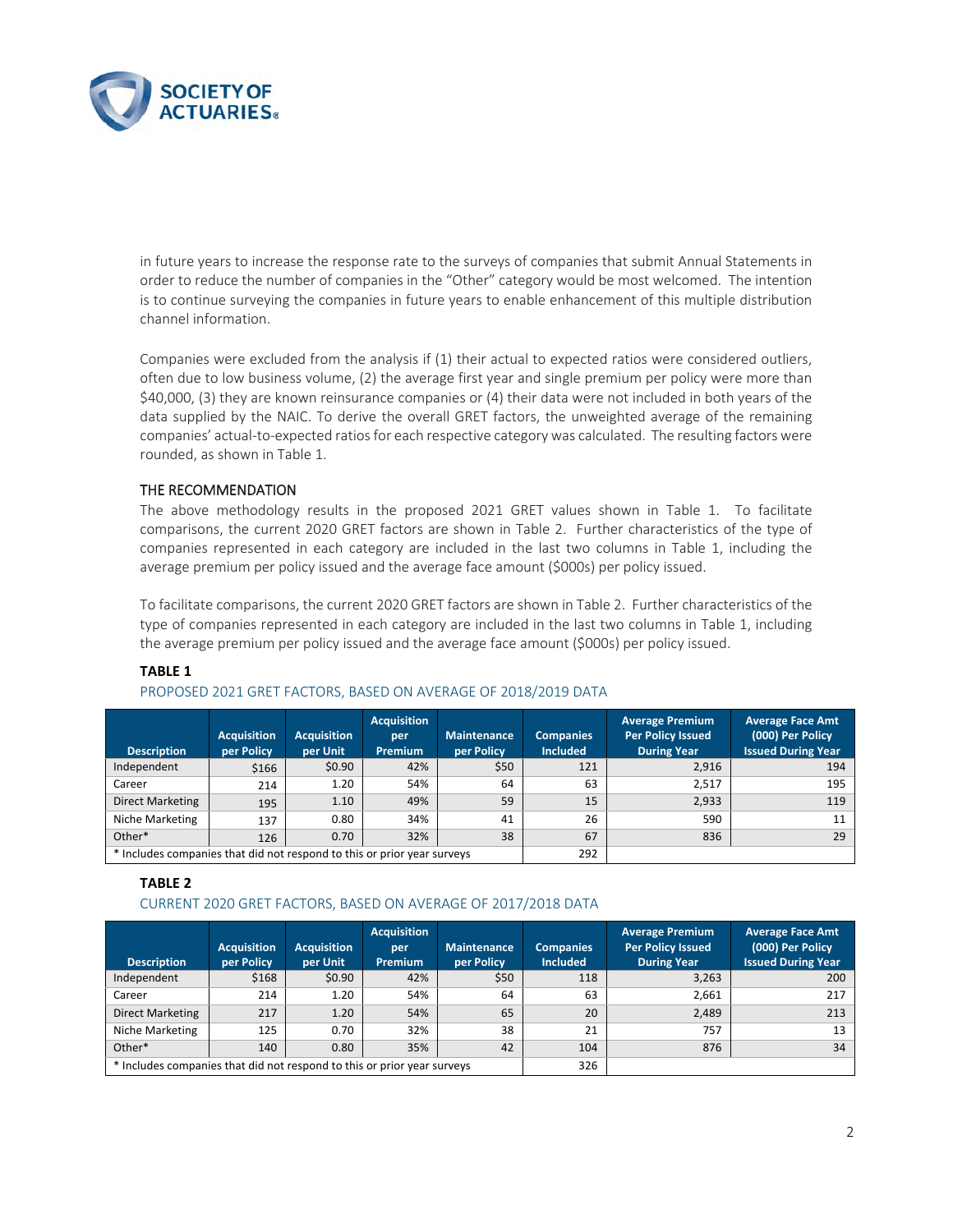

In previous recommendations, an effort was made to reduce volatility in the GRET factors from year-to-year by limiting the change in GRET factors between years to about ten percent of the prior value. The changes from the 2020 GRET were reviewed to ensure that a significant change was not made in this year's GRET recommendation. The Direct Marketing and Other distribution channel categories experienced a change greater than ten percent so the factors for this line were capped at the ten percent level (the Acquisition per unit factor changed somewhat more than 10% because of rounding) from the corresponding 2020 GRET values. The volatility occurred due to the change in the composition of the companies in this category where a small number of companies were included.

# USAGE OF THE GRET

This year's survey, responded to by companies' Annual Statement correspondent, included a question regarding whether the 2020 GRET table was used in its illustrations by the company. Last year, 26% of the responders indicated their company used the GRET for sales illustration purposes, with similar percentage results by size of company; this contrasted with about 28% in 2018. This year, 29% of responding companies indicated that they used the GRET in 2019 for sales illustration purposes. The range was from 22% for Direct Marketing to 48% for career carriers. Based on the information received over the last several years, the variation in GRET usage appears to be in large part due to the relatively small sample size and different responders to the surveys.

We hope LATF finds this information helpful and sufficient for consideration of a potential update to the GRET. If you require further analysis or have questions, please contact Dale Hall at 847-273-8835.

Kindest personal regards,

Dale Hall, FSA, MAAA, CERA, CFA Leon Langlitz, FSA, MAAA Managing Director of Research Chair, SOA Committee on

Society of Actuaries **Life Insurance Company Expenses**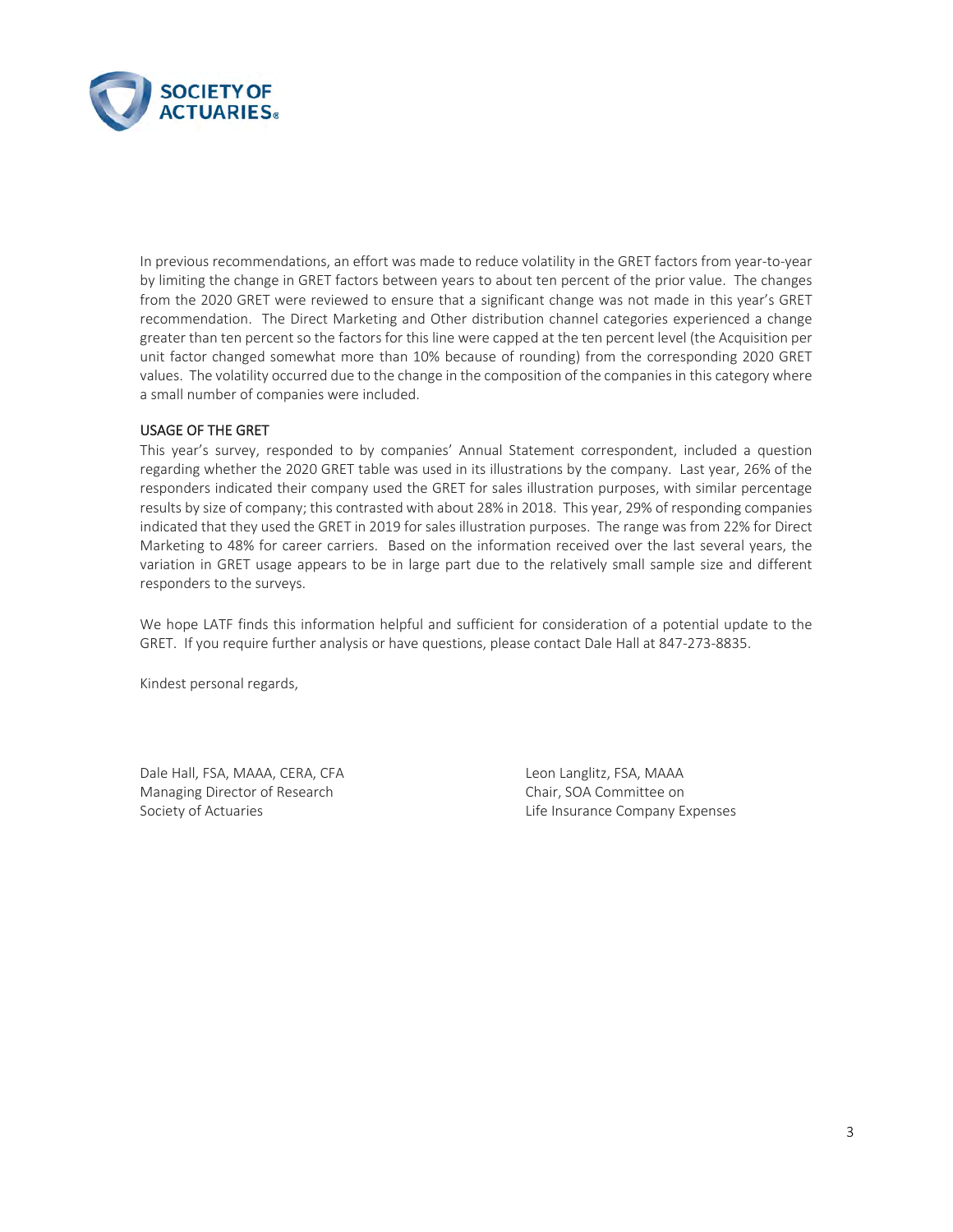

### APPENDIX A -- DISTRIBUTION CHANNELS

The following is a description of distribution channels used in the development of recommended 2021 GRET values:

- 1. Independent Business written by a company that markets its insurance policies through an independent insurance agent or insurance broker not primarily affiliated with any one insurance company. These agencies or agents are not employed by the company and operate without an exclusive distribution contract with the company. These include most PPGA arrangements.
- 2. Career Business written by a company that markets insurance and investment products through a sales force primarily affiliated with one insurance company. These companies recruit, finance, train, and often house financial professionals who are typically referred to as career agents or multiline exclusive agents.
- 3. Direct Marketing Business written by a company that markets its own insurance policies direct to the consumer through methods such as direct mail, print media, broadcast media, telemarketing, retail centers and kiosks, internet or other media. No direct field compensation is involved.
- 4. Niche Marketers Business written by home service, pre-need, or final expense insurance companies as well as niche-market companies selling small face amount life products through a variety of distribution channels.
- 5. Other Companies surveyed were only provided with the four options described above. Nonetheless since there were many companies for which we did not receive a response (or whose response in past years' surveys confirmed an "other" categorization (see below), values for the "other" category are given in the tables in this memo. It was also included to indicate how many life insurance companies with no response (to this survey and prior surveys) and to indicate whether their exclusion has introduced a bias into the resulting values.